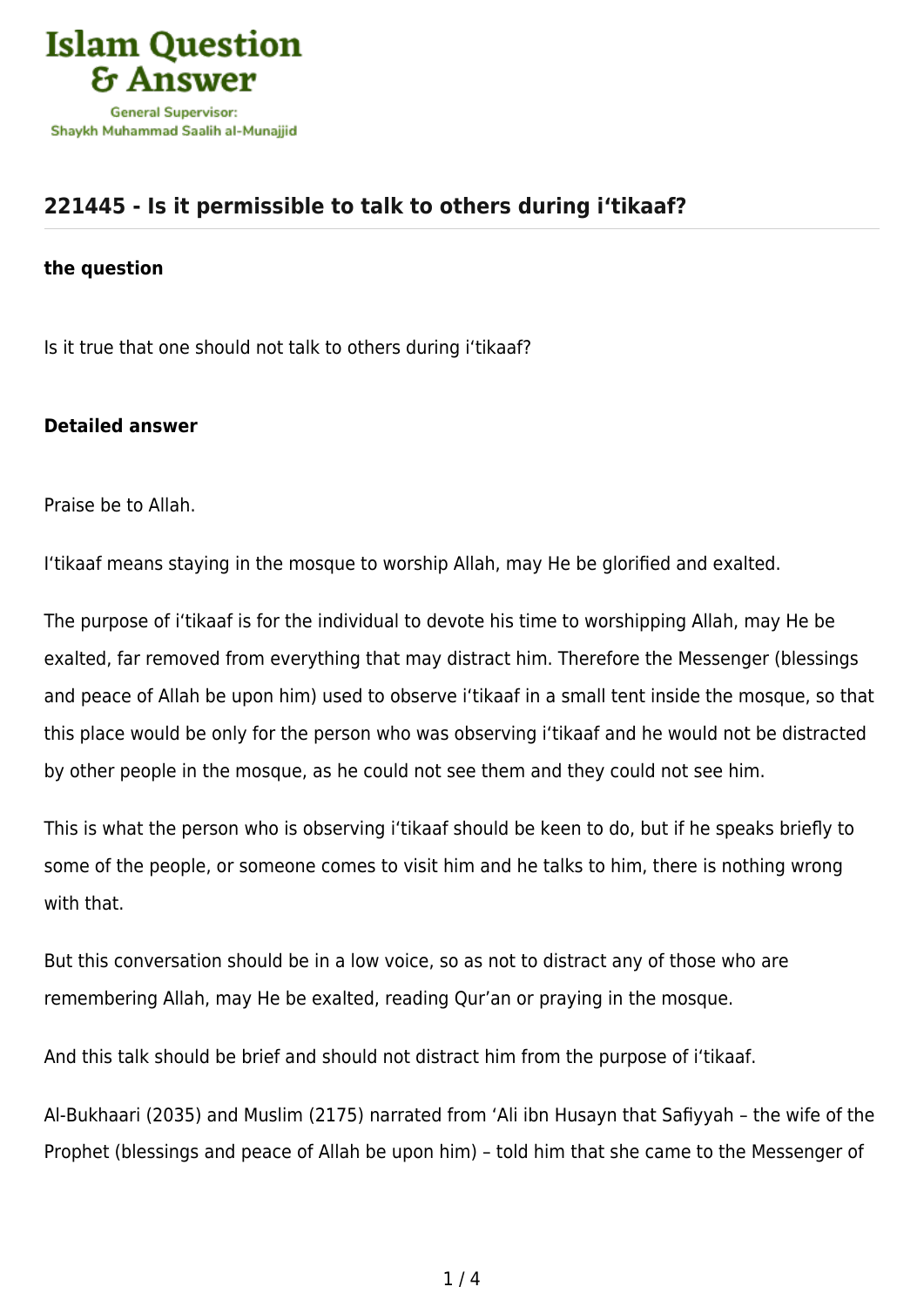

Allah (blessings and peace of Allah be upon him) to visit him when he was in i'tikaaf in the mosque during the last ten days of Ramadan, and she spoke to him for a while, then she got up to leave, and the Prophet (blessings and peace of Allah be upon him) got up with her.

Ibn Daqeeq al-'Eid (may Allah have mercy on him) said in al-Ihkaam (2/45):

This hadith indicates that it is permissible for a woman to visit the one who is in i'tikaaf and it is permissible to talk to the one who is in i'tikaaf. End quote.

Shaykh Ibn 'Uthaymeen (may Allah have mercy on him) said:

The deeds of the one who is in i'tikaaf may be divided into several categories: those that are permissible, those that are prescribed and encouraged, and those that are prohibited.

As for those that are prescribed, he should focus on worshipping Allah and seeking to draw closer to Him, because this is the essence and purpose of i'tikaaf. Therefore it is limited to the mosques (and cannot be done elsewhere).

Another category is that which is prohibited, which refers to anything that is contrary to i'tikaaf, such as if the person was to go outside of the mosque with no excuse, or to buy or sell, or to have intercourse with his wife, and other deeds that would cancel out i'tikaaf because they are contrary to its purpose.

The third category is that which is permissible and allowed, such as talking to people, asking them how they are and other things that Allah, may He be exalted, has permitted to the one who is observing i'tikaaf.

End quote from Majmoo' Fataawa wa Rasaa'il al-'Uthaymeen (20/175-176)

He also said: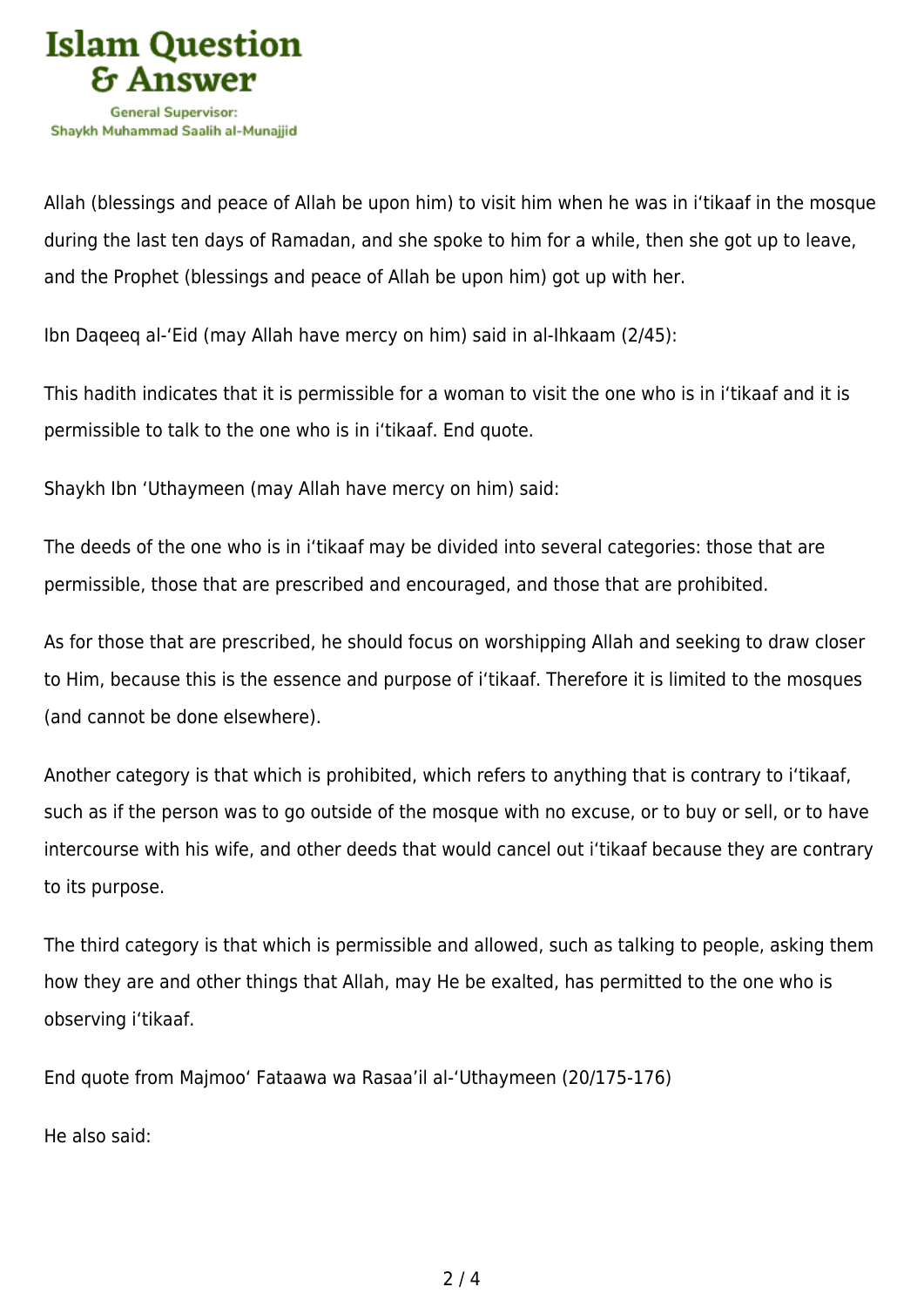

There is nothing wrong with him talking briefly to his companions who are with him in i'tikaaf or who have come in to visit him.

End quote from Jalasaat Ramadaniyyah (18/15)

He also said:

I'tikaaf: is what is meant thereby that some friends get together in a corner of the mosque to talk about unimportant matters and that in which there is no benefit, or is the purpose to devote oneself to worshipping Allah, may He be glorified and exalted? The latter is the purpose of it, so beware of wasting this precious time in talking to your friends and wasting time. But if you talk to them sometimes, there is nothing wrong with that, because the Prophet (blessings and peace of Allah be upon him) talked to his wife Safiyyah bint Huyayy (may Allah be pleased with her) at night, then he got up to walk her back to her house.

End quote from al-Liqa' ash-Shahri (70/8)

Shaykh Ibn Baaz (may Allah have mercy on him) said:

With regard to talking in the mosque: if it is about worldly matters and is a conversation between brothers and friends about some of their worldly concerns, if it is brief then there is nothing wrong with it, in sha Allah, but if it goes on at length then it is makrooh. It is makrooh to take the mosques as places for talking about worldly matters, because they were built for the remembrance of Allah, reading Qur'an, offering the five daily prayers and other good deeds, such as offering supererogatory prayers, observing i'tikaaf and holding study circles.

But with regard to taking them as places to chat about worldly matters, that is makrooh, but a little of that, if necessary, when greeting one's brother with salaam when meeting him, and asking him how he and his children are, and so on, or talking about worldly matters, so long as that does not go on at length and is done briefly, there is nothing wrong with that.